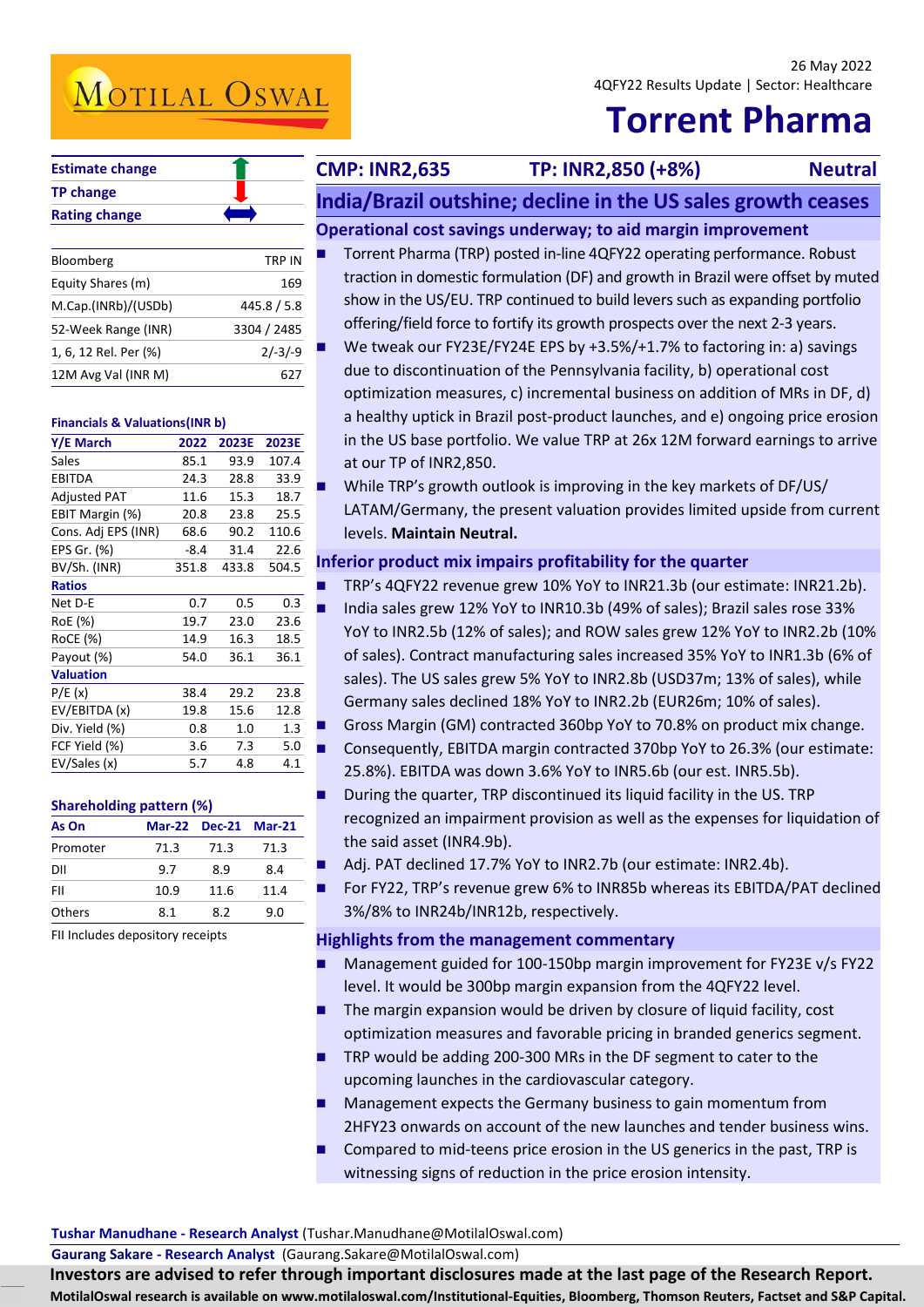## MOTILAL OSWAL

### **Quarterly performance (INR b)**

| gaarten ja periormanee       |      |             |      |        |           |             |         |         |             |             |         | $\cdots \cdots$ |
|------------------------------|------|-------------|------|--------|-----------|-------------|---------|---------|-------------|-------------|---------|-----------------|
| Y/E March                    |      | <b>FY21</b> |      |        |           | <b>FY22</b> |         |         | <b>FY21</b> | <b>FY22</b> | Est.    | Var.            |
| <b>INR b</b>                 | 1Q   | <b>2Q</b>   | 3Q   | 4Q     | <b>1Q</b> | <b>2Q</b>   | 3Q      | 4Q      |             |             |         | 4QE v/s Est     |
| <b>Net Revenues</b>          | 20.6 | 20.2        | 20.0 | 19.4   | 21.3      | 21.4        | 21.1    | 21.3    | 80.1        | 85.1        | 21.2    | 0.7             |
| YoY Change (%)               | 1.7  | 0.6         | 1.5  | $-0.5$ | 3.8       | 5.9         | 5.7     | 10.0    | 0.8         | 6.3         | 9.3     |                 |
| <b>EBITDA</b>                | 6.8  | 6.4         | 6.1  | 5.8    | 6.8       | 6.6         | 5.4     | 5.6     | 25.0        | 24.3        | 5.5     | 2.7             |
| YoY Change (%)               | 25.1 | 17.4        | 12.4 | 6.2    | 0.0       | 3.9         | $-11.4$ | $-3.6$  | 15.3        | $-2.8$      | $-6.2$  |                 |
| Margins (%)                  | 32.9 | 31.5        | 30.4 | 30.0   | 31.7      | 30.9        | 25.5    | 26.3    | 31.2        | 28.6        | 25.8    |                 |
| Depreciation                 | 1.6  | 1.7         | 1.7  | 1.7    | 1.7       | 1.7         | 1.7     | 1.6     | 6.6         | 6.6         | $1.7$   |                 |
| <b>EBIT</b>                  | 5.2  | 4.7         | 4.4  | 4.2    | 5.1       | 4.9         | 3.7     | 4.0     | 18.4        | 17.7        | 3.8     | 5.9             |
| YoY Change (%)               | 35.4 | 24.3        | 16.7 | 9.7    | $-0.8$    | 4.7         | $-15.7$ | $-4.3$  | 21.6        | $-4.0$      | $-9.6$  |                 |
| Margins (%)                  | 25.1 | 23.3        | 22.1 | 21.5   | 24.0      | 23.0        | 17.6    | 18.7    | 23.0        | 20.8        | 17.8    |                 |
| Interest                     | 1.0  | 0.9         | 0.9  | 0.7    | 0.7       | 0.7         | 0.6     | 0.6     | 3.6         | 2.6         | 0.6     |                 |
| Other Income                 | 0.0  | 0.1         | 0.1  | 0.4    | 0.4       | 0.5         | 0.5     | 0.6     | 0.6         | 2.0         | 0.5     |                 |
| <b>PBT before EO Expense</b> | 4.2  | 3.8         | 3.6  | 3.8    | 4.8       | 4.7         | 3.6     | 4.0     | 15.4        | 17.1        | 3.6     | 10.5            |
| One-off expenses             | 0.2  | 0.0         | 0.0  | 0.0    | 0.0       | 0.0         | 0.0     | 4.9     | 0.2         | 4.9         | 0.0     |                 |
| <b>PBT after EO Expense</b>  | 4.0  | 3.8         | 3.6  | 3.8    | 4.8       | 4.7         | 3.6     | $-0.9$  | 15.3        | 12.3        | 3.6     |                 |
| Tax                          | 0.8  | 0.7         | 0.6  | 0.6    | 1.5       | 1.6         | 1.1     | 0.3     | 2.7         | 4.5         | 1.2     |                 |
| Rate (%)                     | 19.4 | 19.3        | 16.8 | 15.4   | 31.8      | 33.1        | 30.3    | 7.8     | 17.8        | 26.2        | 32.6    |                 |
| <b>Reported PAT</b>          | 3.2  | 3.1         | 3.0  | 3.2    | 3.3       | 3.2         | 2.5     | $-1.2$  | 12.5        | 7.8         | 2.4     | <b>NA</b>       |
| <b>Adj PAT</b>               | 3.4  | 3.1         | 3.0  | 3.2    | 3.3       | 3.2         | 2.5     | 2.7     | 12.7        | 11.6        | 2.4     | 9.8             |
| YoY Change (%)               | 56.0 | 27.0        | 16.4 | 38.2   | $-2.1$    | 1.9         | $-16.2$ | $-17.7$ | 33.5        | $-8.4$      | $-25.1$ |                 |
| Margins (%)                  | 16.4 | 15.4        | 14.9 | 16.7   | 15.5      | 14.8        | 11.8    | 12.5    | 15.8        | 13.7        | 11.5    |                 |

### **Key performance Indicators (Consolidated)**

| ney performance mateators (consonaatea)<br>Y/E March | <b>FY21</b> |           |         |         | <b>FY22</b> |           |         |         | <b>FY21</b> | <b>FY22</b> | Est.   |
|------------------------------------------------------|-------------|-----------|---------|---------|-------------|-----------|---------|---------|-------------|-------------|--------|
| <b>INR b</b>                                         | <b>1Q</b>   | <b>2Q</b> | 3Q      | 4Q      | <b>1Q</b>   | <b>2Q</b> | 3Q      | 4Q      |             |             | 4QE    |
| India formulations                                   | 9.3         | 9.6       | 9.3     | 9.2     | 10.9        | 10.9      | 10.7    | 10.3    | 37.4        | 42.9        | 10.5   |
| YoY Change (%)                                       | 2.0         | 7.1       | 6.8     | 9.8     | 18.2        | 12.9      | 15.3    | 12.1    | 6.3         | 14.6        | 13.6   |
| US generics                                          | 3.7         | 3.3       | 2.9     | 2.7     | 2.7         | 2.8       | 2.4     | 2.8     | 12.6        | 10.7        | 2.5    |
| YoY Change (%)                                       | $-0.8$      | $-13.9$   | $-23.4$ | $-30.1$ | $-28.7$     | $-13.1$   | $-19.5$ | 4.8     | $-17.2$     | $-15.4$     | $-8.5$ |
| Latin America                                        | 1.4         | 1.3       | 1.7     | 1.9     | 1.5         | 1.6       | 1.8     | 2.5     | 6.3         | 7.4         | 2.0    |
| YoY Change (%)                                       | $-19.5$     | $-17.3$   | $-8.5$  | $-3.6$  | 9.3         | 20.9      | 5.0     | 32.8    | $-5.9$      | 17.7        | 7.0    |
| Europe                                               | 2.5         | 2.6       | 2.7     | 2.7     | 2.6         | 2.5       | 2.4     | 2.2     | 10.4        | 9.7         | 2.6    |
| YoY Change (%)                                       | $-6.1$      | 4.4       | 21.0    | 23.6    | 5.7         | $-3.8$    | $-1.0$  | $-18.4$ | 9.6         | $-7.0$      | $-3.0$ |
| <b>ROW</b>                                           | 2.3         | 2.0       | 1.9     | 2.0     | 2.1         | 2.2       | 2.3     | 2.2     | 8.2         | 8.7         | 2.3    |
| YoY Change (%)                                       | 30.7        | 1.5       | $-2.1$  | $-4.4$  | $-10.0$     | 9.5       | 19.0    | 11.8    | 5.7         | 6.6         | 17.5   |
| Contract manufacturing                               | 1.4         | 1.4       | 1.5     | 1.0     | 1.5         | 1.4       | 1.6     | 1.3     | 5.2         | 5.7         | 1.4    |
| YoY Change (%)                                       | 8.7         | 13.0      | 31.8    | $-10.4$ | 5.8         | 0.7       | 0.0     | 35.8    | 12.0        | 10.4        | 44.4   |
| <b>Cost Break-up</b>                                 |             |           |         |         |             |           |         |         |             |             |        |
| RM Cost (% of Sales)                                 | 26.0        | 27.5      | 28.2    | 25.6    | 27.6        | 27.8      | 30.3    | 29.2    | 26.8        | 28.7        | 30.8   |
| Staff Cost (% of Sales)                              | 18.1        | 18.0      | 18.2    | 17.6    | 18.0        | 18.2      | 18.4    | 17.1    | 18.0        | 17.9        | 18.2   |
| R&D Expenses(% of Sales)                             | 5.3         | 5.9       | 5.6     | 6.6     | 5.9         | 6.1       | 5.8     | 6.5     | 5.8         | 5.9         | 5.8    |
| Other Cost (% of Sales)                              | 22.9        | 23.1      | 23.2    | 26.7    | 22.7        | 23.1      | 23.1    | 27.4    | 23.9        | 24.8        | 25.3   |
| Gross Margin (%)                                     | 74.0        | 72.5      | 71.8    | 74.4    | 72.4        | 72.2      | 69.7    | 70.8    | 73.2        | 71.3        | 69.2   |
| EBITDA Margin (%)                                    | 32.9        | 31.5      | 30.4    | 30.0    | 31.7        | 30.9      | 25.5    | 26.3    | 31.2        | 28.6        | 25.8   |
| EBIT Margin (%)                                      | 25.1        | 23.3      | 22.1    | 21.5    | 24.0        | 23.0      | 17.6    | 18.7    | 23.0        | 20.8        | 17.8   |



## **Key takeaways from the management interaction**

- TRP's field force stood at 3,900 as of 4QFY22.
- The DF segment posted 8% YoY price growth for the quarter.
- The trade generics business contributed 1.5%-2.0% to the revenue and is completely complementary to the branded business.
- The US sales grew sequentially by 20% aided by the launch of g-Dapsone.
- TRP expects to be in the second wave of g-Revlimid launches.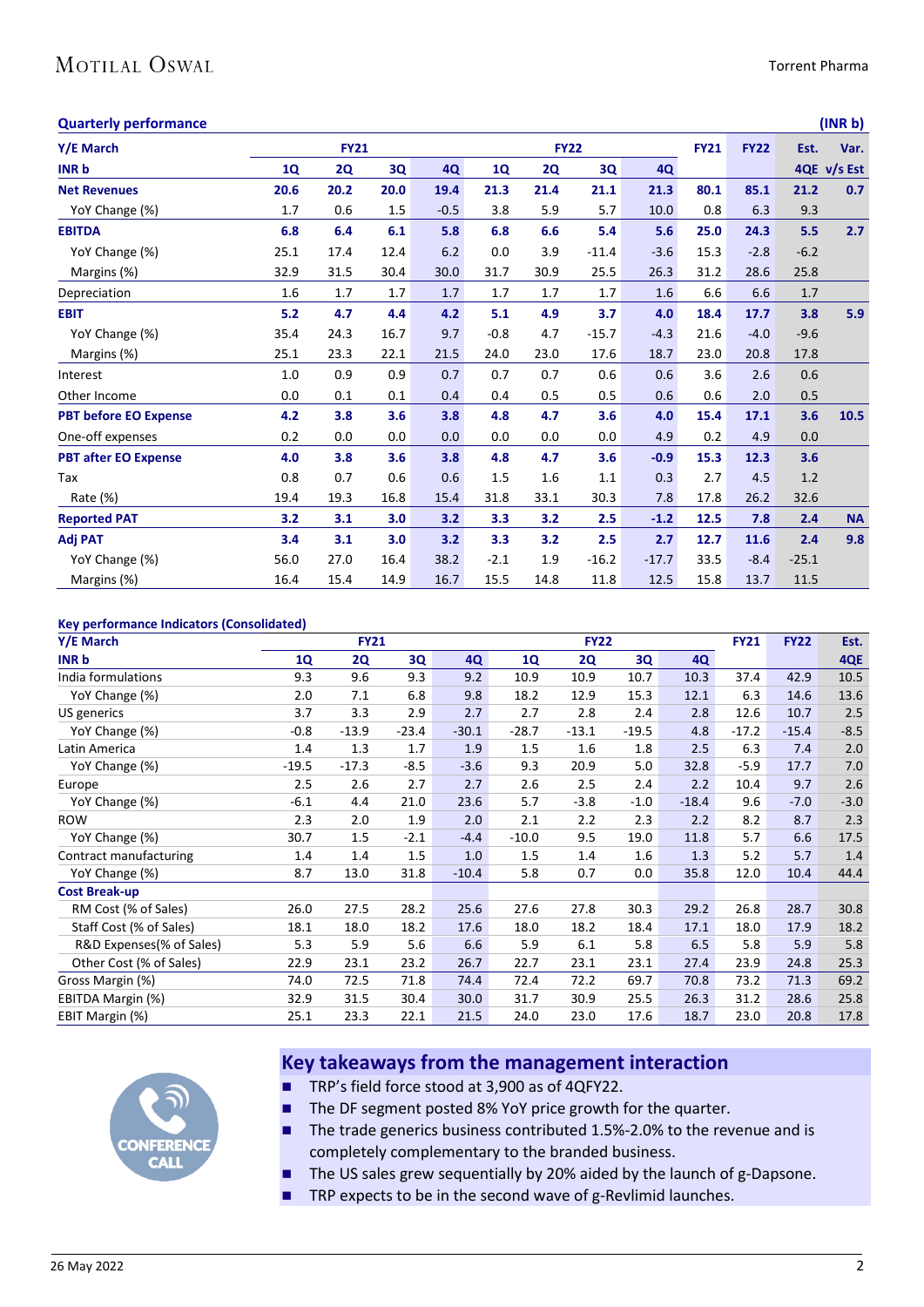- Cumulative ANDAs pending for approval stood at 57, with five tentative approvals received. One ANDA was approved during the quarter.
- The business growth (YoY) for Germany during the quarter was adversely impacted by loss of tender and price erosion in the base portfolio.
- Five product introductions have been one of the key reasons for driving growth in Brazil. TRP remains confident to outperform the Brazil market growth (8-10%) going forward.
- Cost optimization measures are expected to come into effect from 1QFY23.
- Gross margin dip for the quarter was largely led by Germany and the US businesses.
- Net debt was at INR34b and Net debt to EBITDA stood at 1.3x.
- Effective tax rate is expected to remain at ~33% level for FY23/FY24.

## **Key exhibits**



**Exhibit 2: Sales from India rise 12% YoY**



Source: MOFSL, Company





Source: Company, MOFSL





Source: MOFSL, Company

**Exhibit 4: Sales from Brazil rise ~33% YoY** 



Source: Company, MOFSL



Source: MOFSL, Company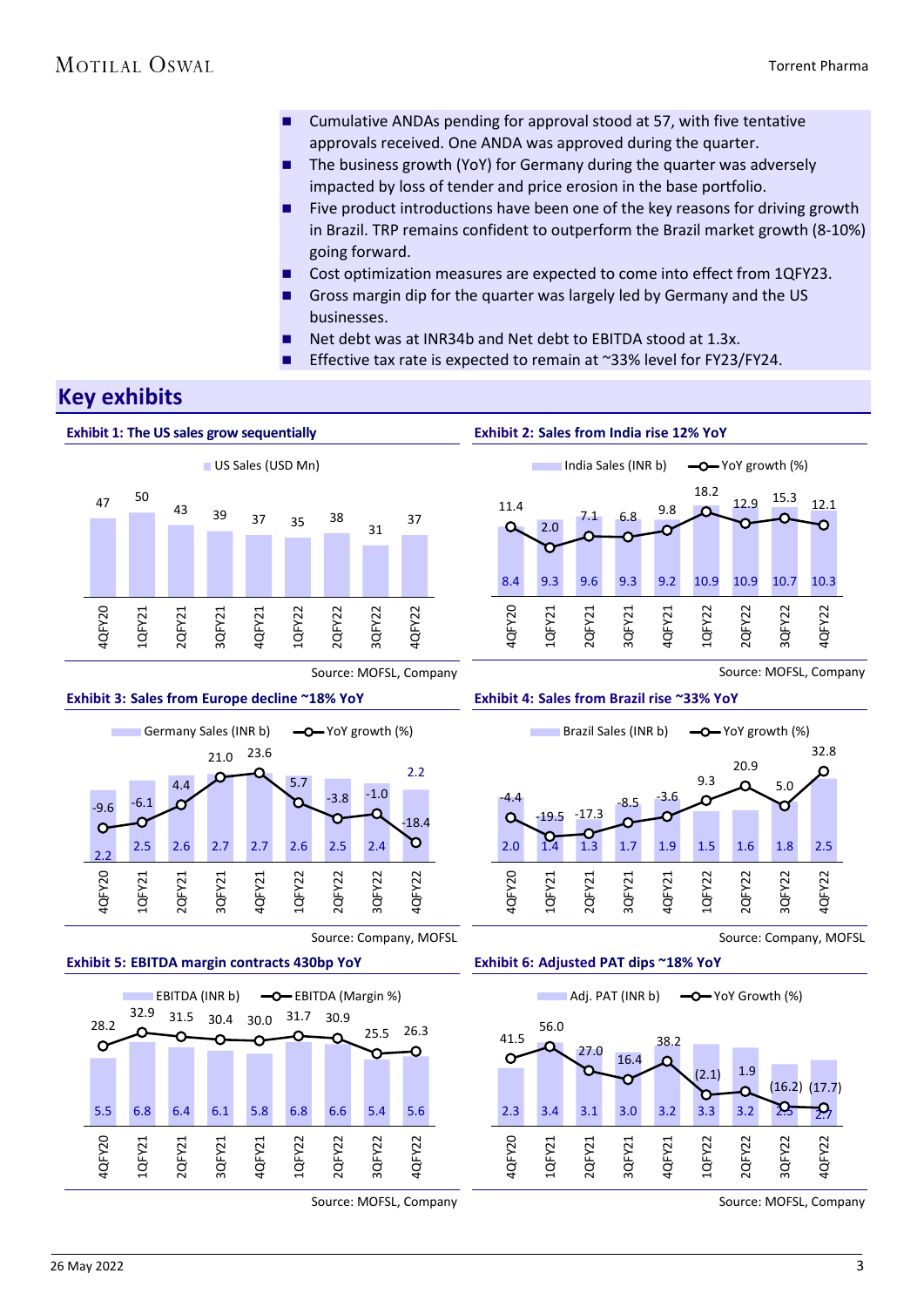## **DF/Brazil drive growth; Revival expected in Germany/US**

## **DF: New Launches/Price growth to drive growth**

- DF sales grew 14.6% to INR43b in FY22. TRP has consistently outperformed IPM growth over the past 12M, led by Gastro/CNS/VMN/Anti-Diabetic therapies.
- Considering products loosing exclusivity, TRP is gearing up for generic launches and gain healthy traction through adding MR force (300 already added and ~300 to be added in FY23.
- Basis new launches, market share gain in existing products and favorable pricing, we expect 15% sales CAGR in DF over FY22-24.

## **US: Revival hinges on the successful compliance**

- Regulatory headwinds continue to adversely impact US sales in FY22 (down 15% YoY to INR10.7b). Niche launch (g-Dapsone) provided some respite in 4QYF22.
- While TRP continues to file ANDAs for US market including limited competition products, it has also rationalized cost by shutting Pennsylvania facility. This would provide cost saving to the tune of INR1.4b on annual basis.
- Given the easing of pricing pressure and remediation measures to drive successful regulatory outcome, we expect TRP to register 8% CAGR in the US over FY22-24.

## **Germany: Revival of tender business/new launches to drive growth**

- Revenue fell 7% YoY in Germany to INR9.7b in FY22. Sales in Germany were affected by muted demand, coupled with increased competition in the tender market.
- Basis a) upcoming tender wins and b) new launches in FY23, we expect TRP to record 15% sales CAGR in Germany over FY22-24.

## **Brazil: On a strong footing**

- Brazil business exhibited robust 18% growth to INR7.4b in FY22. Growth was driven by momentum in both the branded and generic segment. TRP launched 5 new products in the market.
- TRP has a strong presence in Brazil being amongst top 5 companies in Brazil. TRP is expected to continue the outperformance against Brazilian pharma market. Accordingly, we expect TRP to record 14% sales CAGR in Brazil over FY22-24.

## **Expect 27% EPS CAGR over FY22-24; valuation adequately captures this upside**

- We raise our FY23E/FY24E EPS estimate by ~3.5%/1.7% to factor in: a) enhanced outlook in DF, b) healthy traction from new launches in Brazil, c) cost optimization, and d) savings on account of closure of Pennsylvania facility.
- We expect 27% earnings CAGR over FY22-24, led by a 15%/15%/14%/8% sales CAGR in DF/Europe/US/LatAm segment and a 300bp margin expansion over FY22-24.
- We value TRP at 26x 12-months forward earnings and roll our TP to INR2,850.
- While TRP may deliver sustained industry outperformance in the DF market, the delays in USFDA inspections continue to act as a headwind in the US business. The current valuation provides limited upside from current levels. Maintain Neutral.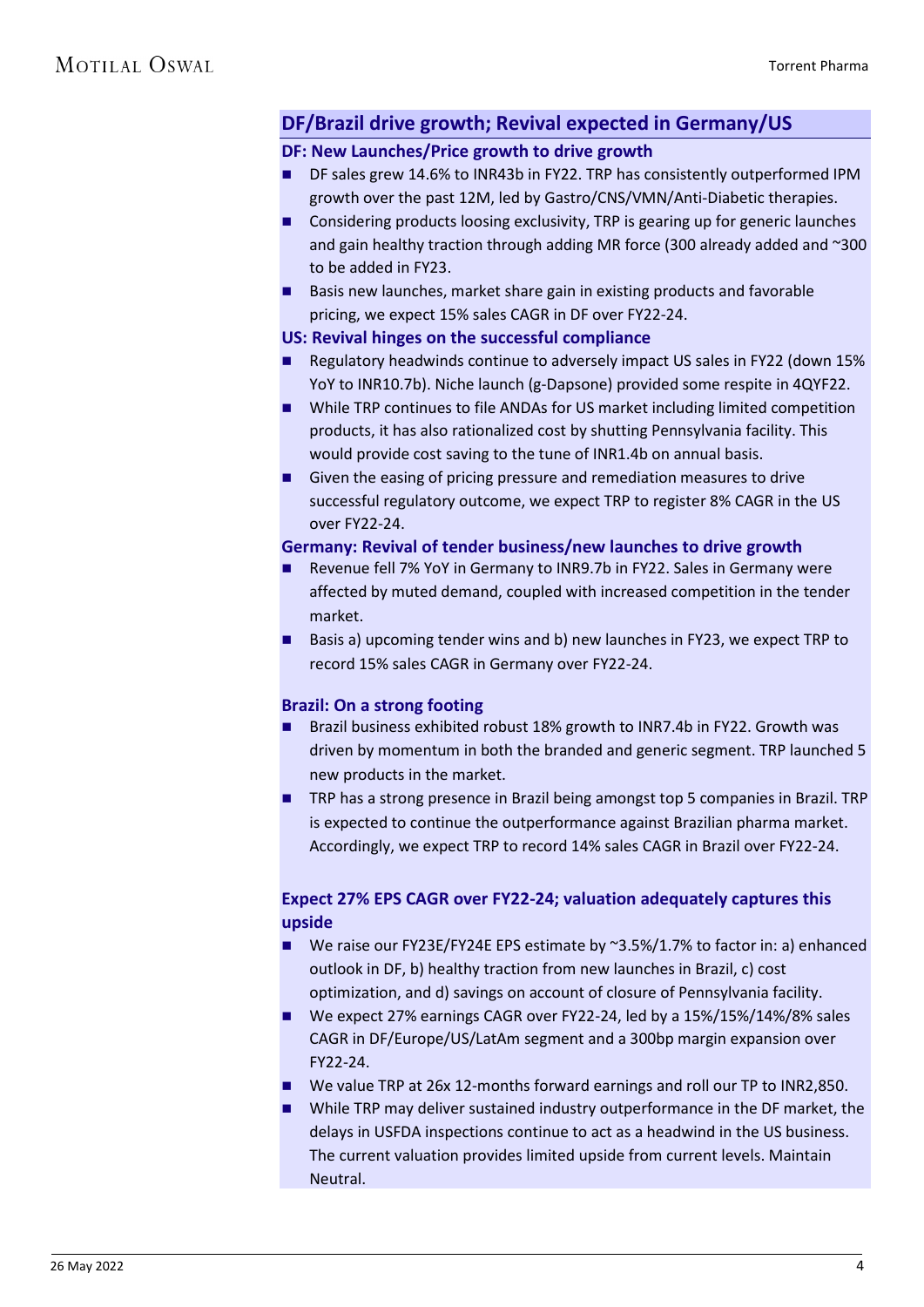## MOTILAL OSWAL

### Torrent Pharma

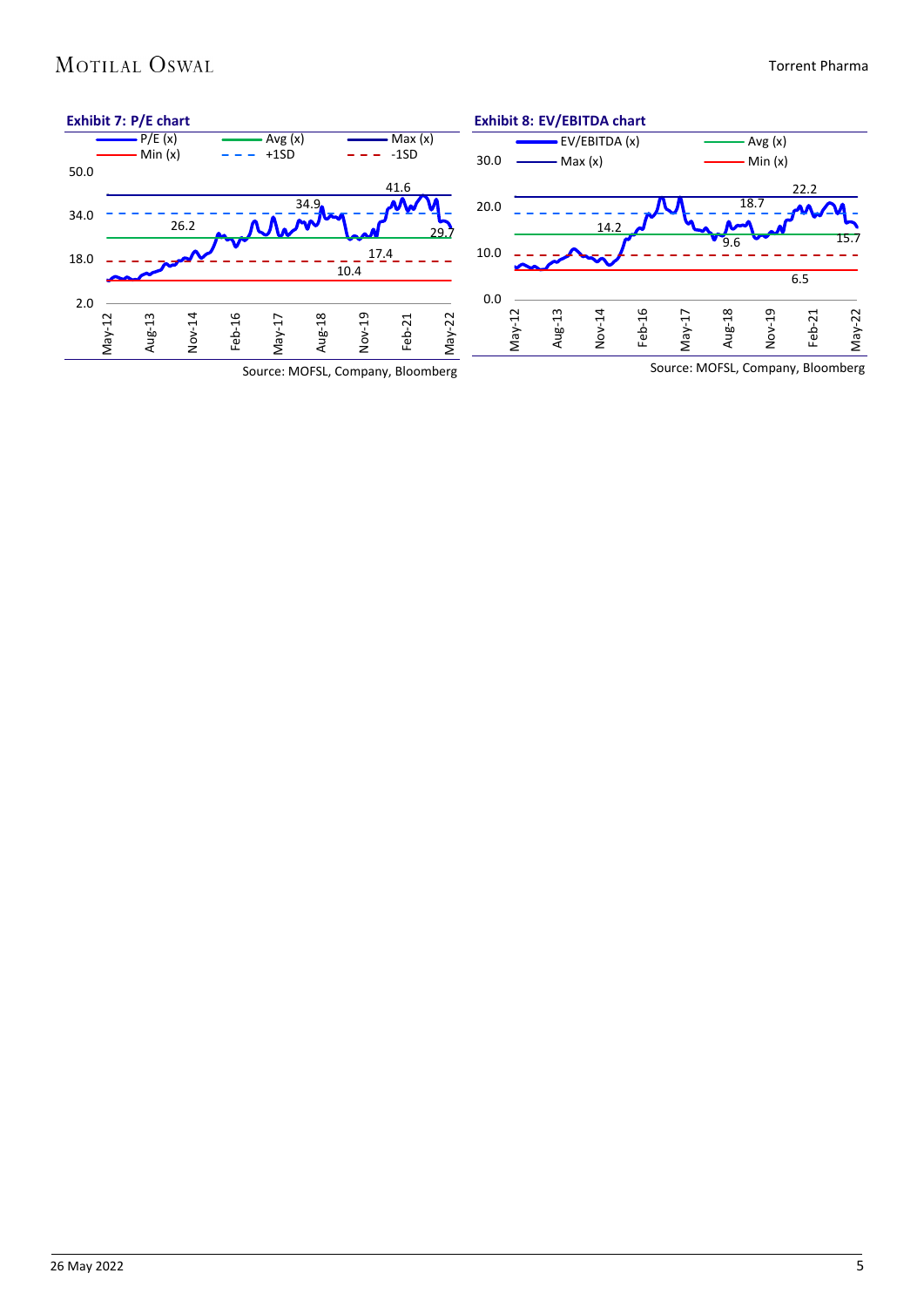## **Story in charts**



Source: Company, MOFSL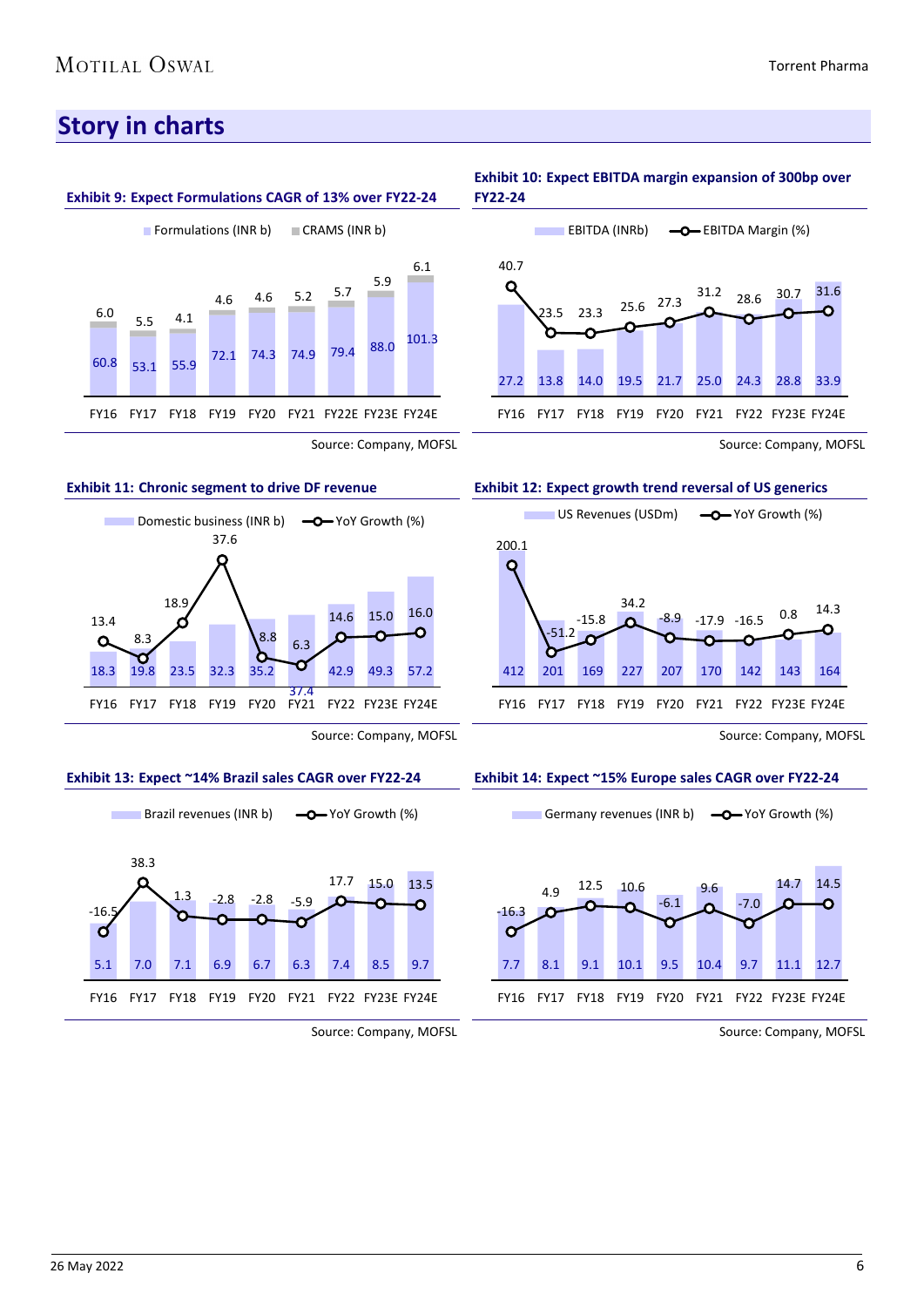## **Financials and valuations**

| <b>Income Statement</b>          |             |             |             |             |             |             |             |              | (INR <sub>m</sub> ) |
|----------------------------------|-------------|-------------|-------------|-------------|-------------|-------------|-------------|--------------|---------------------|
| Y/E March                        | <b>FY16</b> | <b>FY17</b> | <b>FY18</b> | <b>FY19</b> | <b>FY20</b> | <b>FY21</b> | <b>FY22</b> | FY23E        | <b>FY24E</b>        |
| <b>Net Sales</b>                 | 66,760      | 58,570      | 60,020      | 76,100      | 79,390      | 80,050      | 85,080      | 93,900       | 1,07,403            |
| Change (%)                       | 43.5        | $-12.3$     | 2.5         | 26.8        | 4.3         | 0.8         | 6.3         | 10.4         | 14.4                |
| <b>EBITDA</b>                    | 27,201      | 13,774      | 13,990      | 19,490      | 21,700      | 25,010      | 24,310      | 28,827       | 33,939              |
| Margin (%)                       | 40.7        | 23.5        | 23.3        | 25.6        | 27.3        | 31.2        | 28.6        | 30.7         | 31.6                |
| Depreciation                     | 2,460       | 3,070       | 4,090       | 6,180       | 6,540       | 6,580       | 6,620       | 6,445        | 6,576               |
| <b>EBIT</b>                      | 24,741      | 10,704      | 9,900       | 13,310      | 15,160      | 18,430      | 17,690      | 22,382       | 27,364              |
| Int. and Finance Charges         | 1,859       | 2,060       | 3,080       | 5,040       | 4,510       | 3,580       | 2,550       | 2,201        | 2,078               |
| Other Income - Rec.              | 2,156       | 2,230       | 2,990       | 570         | 1,220       | 570         | 1,970       | 2,100        | 2,150               |
| <b>PBT before EO Expense</b>     | 25,039      | 10,874      | 9,810       | 8,840       | 11,870      | 15,420      | 17,110      | 22,282       | 27,436              |
| EO Expense/(Income)              | 1,400       | $\mathbf 0$ | 500         | 3,220       | 0           | 160         | 4,850       | $\mathbf 0$  | $\mathbf 0$         |
| <b>PBT after EO Expense</b>      | 23,639      | 10,874      | 9,310       | 5,620       | 11,870      | 15,260      | 12,260      | 22,282       | 27,436              |
| Tax                              | 5,601       | 1,540       | 2,530       | 1,260       | 1,620       | 2,930       | 4,490       | 7,019        | 8,725               |
| Tax Rate (%)                     | 22.4        | 14.2        | 25.8        | 14.3        | 13.6        | 19.0        | 26.2        | 31.5         | 31.8                |
| <b>Reported PAT</b>              | 18,038      | 9,334       | 6,780       | 4,360       | 10,250      | 12,330      | 7,770       | 15,263       | 18,712              |
| Less: Minority Interest          | $\mathbf 0$ | $\mathbf 0$ | 0           | 0           | 0           | 0           | 0           | 0            | $\mathbf 0$         |
| <b>Net Profit</b>                | 18,038      | 9,334       | 7,782       | 7,228       | 10,250      | 12,330      | 7,770       | 15,263       | 18,712              |
| Adj. PAT                         | 10,109      | 9,334       | 7,782       | 7,228       | 9,496       | 12,680      | 11,617      | 15,263       | 18,712              |
|                                  |             |             |             |             |             |             |             |              |                     |
| <b>Balance Sheet</b>             |             |             |             |             |             |             |             |              | (INR <sub>m</sub> ) |
| Y/E March                        | <b>FY16</b> | <b>FY17</b> | <b>FY18</b> | <b>FY19</b> | <b>FY20</b> | <b>FY21</b> | <b>FY22</b> | <b>FY23E</b> | <b>FY24E</b>        |
| <b>Equity Share Capital</b>      | 846         | 846         | 850         | 850         | 850         | 850         | 850         | 850          | 850                 |
| <b>Total Reserves</b>            | 34,095      | 42,655      | 45,370      | 46,390      | 47,390      | 57,530      | 58,680      | 72,561       | 84,516              |
| <b>Net Worth</b>                 | 34,941      | 43,501      | 46,220      | 47,240      | 48,240      | 58,380      | 59,530      | 73,411       | 85,366              |
| <b>Minority Interest</b>         | 5           | 5           | 10          | 0           | 0           | 0           | 0           | $\mathbf{0}$ | $\mathbf 0$         |
| Deferred liabilities             | $-1114$     | $-2085$     | $-2760$     | $-3630$     | $-4330$     | $-4210$     | $-4940$     | $-4940$      | $-4940$             |
| <b>Total Loans</b>               | 18,534      | 22,408      | 57,370      | 48,540      | 44,080      | 36,450      | 40,180      | 33,180       | 26,180              |
| <b>Capital Employed</b>          | 52,365      | 63,830      | 100,840     | 92,150      | 87,990      | 90,620      | 94,770      | 1,01,651     | 1,06,606            |
| <b>Gross Block</b>               | 34,661      | 44,172      | 92,168      | 99,848      | 102,918     | 102,848     | 1,04,548    | 1,07,348     | 1,09,848            |
| Less: Accum. Deprn.              | 6,070       | 7,288       | 11,378      | 17,558      | 24,098      | 30,678      | 37,298      | 43,742       | 50,318              |
| <b>Net Fixed Assets</b>          | 28,591      | 36,884      | 80,790      | 82,290      | 78,820      | 72,170      | 67,250      | 63,605       | 59,530              |
| Capital WIP                      | 10,416      | 5,195       | 4,230       | 4,790       | 7,120       | 8,710       | 6,720       | 6,720        | 6,720               |
| Investments                      | 1           | 1           | 0           | 50          | 40          | 440         | 440         | 440          | 440                 |
| <b>Curr. Assets</b>              | 48,739      | 56,071      | 54,650      | 50,380      | 50,070      | 55,220      | 51,650      | 82,043       | 97,680              |
| Inventory                        | 13,580      | 15,592      | 19,660      | 19,350      | 21,480      | 26,810      | 24,620      | 24,301       | 27,300              |
| <b>Account Receivables</b>       | 14,451      | 13,442      | 12,540      | 14,360      | 16,490      | 15,230      | 16,330      | 22,536       | 25,777              |
| Cash and Bank Balance            | 6,470       | 8,937       | 8,670       | 8,160       | 6,660       | 6,040       | 4,030       | 27,968       | 36,676              |
| <b>Loans and Advances</b>        | 14,238      | 18,100      | 13,780      | 8,510       | 5,440       | 7,140       | 6,670       | 7,238        | 7,927               |
| <b>Curr. Liability and Prov.</b> | 35,382      | 34,321      | 38,830      | 45,360      | 48,060      | 45,920      | 31,290      | 51,157       | 57,763              |
| <b>Account Payables</b>          | 31,644      | 30,384      | 32,690      | 38,330      | 40,490      | 37,910      | 23,490      | 42,067       | 47,257              |
| Provisions                       | 3,738       | 3,937       | 6,140       | 7,030       | 7,570       | 8,010       | 7,800       | 9,090        | 10,506              |
| <b>Net Current Assets</b>        | 13,358      | 21,750      | 15,820      | 5,020       | 2,010       | 9,300       | 20,360      | 30,886       | 39,917              |
| <b>Appl. of Funds</b>            | 52,365      | 63,830      | 100,840     | 92,150      | 87,990      | 90,620      | 94,770      | 1,01,651     | 1,06,606            |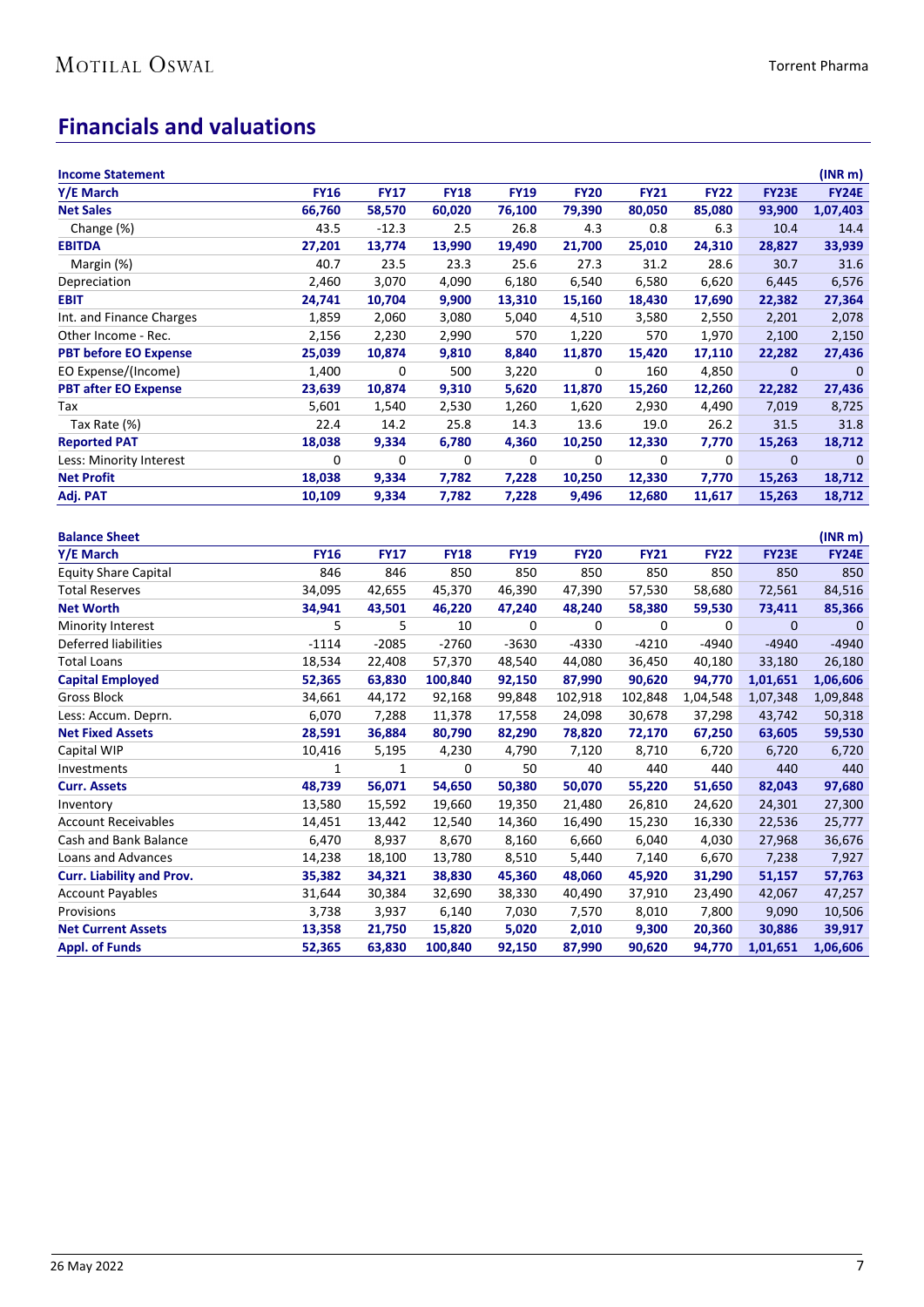## **Financials and valuations**

| <b>Ratios</b>                          |             |             |             |             |             |             |             |              |                     |
|----------------------------------------|-------------|-------------|-------------|-------------|-------------|-------------|-------------|--------------|---------------------|
| Y/E March                              | <b>FY16</b> | <b>FY17</b> | <b>FY18</b> | <b>FY19</b> | <b>FY20</b> | <b>FY21</b> | <b>FY22</b> | <b>FY23E</b> | <b>FY24E</b>        |
| <b>EPS</b>                             | 59.7        | 55.2        | 46.0        | 42.7        | 56.1        | 74.9        | 68.6        | 90.2         | 110.6               |
| Cash EPS                               | 121.1       | 73.3        | 70.2        | 79.2        | 99.2        | 112.9       | 85.0        | 128.3        | 149.4               |
| <b>BV/Share</b>                        | 206.5       | 257.1       | 273.1       | 279.2       | 285.1       | 345.0       | 351.8       | 433.8        | 504.5               |
| <b>DPS</b>                             | 41.2        | 10.0        | 13.0        | 18.0        | 32.0        | 22.5        | 20.6        | 27.1         | 33.2                |
| Payout (%)                             | 46.6        | 21.9        | 39.1        | 84.4        | 63.6        | 36.6        | 54.0        | 36.1         | 36.1                |
| Valuation (x)                          |             |             |             |             |             |             |             |              |                     |
| P/E                                    | 44.1        | 47.8        | 57.3        | 61.7        | 46.9        | 35.2        | 38.4        | 29.2         | 23.8                |
| Cash P/E                               | 21.7        | 35.9        | 37.6        | 33.3        | 26.6        | 23.3        | 31.0        | 20.5         | 17.6                |
| P/BV                                   | 12.8        | 10.2        | 9.6         | 9.4         | 9.2         | 7.6         | 7.5         | 6.1          | 5.2                 |
| EV/Sales                               | 6.9         | 7.8         | 8.2         | 6.4         | 6.1         | 5.9         | 5.7         | 4.8          | 4.1                 |
| EV/EBITDA                              | 16.8        | 33.3        | 35.3        | 24.9        | 22.3        | 19.0        | 19.8        | 15.6         | 12.8                |
| Dividend Yield (%)                     | 1.6         | 0.4         | 0.5         | 0.7         | $1.2\,$     | 0.9         | 0.8         | 1.0          | 1.3                 |
| <b>Return Ratios (%)</b>               |             |             |             |             |             |             |             |              |                     |
| RoE                                    | 33.8        | 23.8        | 17.3        | 15.5        | 19.9        | 23.8        | 19.7        | 23.0         | 23.6                |
| RoCE                                   | 40.4        | 18.6        | 11.3        | 11.9        | 15.0        | 16.7        | 14.9        | 16.3         | 18.5                |
| RoIC                                   | 54.1        | 21.6        | 10.7        | 13.7        | 17.1        | 20.3        | 16.4        | 20.4         | 28.9                |
| <b>Working Capital Ratios</b>          |             |             |             |             |             |             |             |              |                     |
| Fixed Asset Turnover (x)               | 2.3         | 1.8         | 1.0         | 0.9         | $1.0\,$     | $1.1\,$     | 1.2         | 1.4          | 1.7                 |
| Debtor (Days)                          | 83          | 87          | 79          | 65          | 71          | 72          | 68          | 76           | 82                  |
| Inventory (Days)                       | 74          | 97          | 120         | 93          | 99          | 122         | 106         | 94           | 93                  |
| <b>Working Capital Turnover (Days)</b> | 38          | 80          | 43          | $-15$       | $-21$       | 15          | 70          | 11           | 11                  |
| Leverage Ratio (x)                     |             |             |             |             |             |             |             |              |                     |
| Interest Coverage Ratio                | 13.3        | 5.2         | 3.2         | 2.6         | 3.4         | 5.1         | 6.9         | 10.2         | 13.2                |
| Debt/Equity ratio                      | 0.5         | 0.5         | 1.2         | $1.0$       | 0.9         | 0.6         | 0.7         | 0.5          | 0.3                 |
|                                        |             |             |             |             |             |             |             |              |                     |
| <b>Cash Flow Statement</b>             |             |             |             |             |             |             |             |              | (INR <sub>m</sub> ) |
| Y/E March                              | <b>FY16</b> | <b>FY17</b> | <b>FY18</b> | <b>FY19</b> | <b>FY20</b> | <b>FY21</b> | <b>FY22</b> | <b>FY23E</b> | <b>FY24E</b>        |
| Oper. Profit/(Loss) before Tax         | 25,810      | 13,950      | 13,396      | 11,794      | 18,410      | 21,840      | 18,880      | 28,726       | 34,012              |
| Interest/Dividends Recd.               | 3,149       | 1,234       | 1,983       | 8,005       | 2,207       | 3,400       | 6,890       | 101          | $-72$               |
| <b>Direct Taxes Paid</b>               | $-5,773$    | $-3,843$    | $-2,836$    | $-2,812$    | $-2,840$    | $-1,760$    | $-4,210$    | $-7,019$     | $-8,725$            |
| (Inc.)/Dec. in WC                      | 4,236       | $-1,252$    | $-3,602$    | 994         | $-3,858$    | $-3,370$    | $-3,530$    | 13,412       | $-322$              |
| <b>CF from Operations incl. EO</b>     |             |             |             |             |             |             |             |              |                     |
| <b>Expense</b>                         | 27,421      | 10,088      | 8,942       | 17,981      | 13,918      | 20,110      | 18,030      | 35,220       | 24,893              |
| (inc.)/dec. in FA                      | $-5,925$    | $-4,859$    | $-7,892$    | $-6,605$    | $-4,028$    | $-3,340$    | $-1,970$    | $-2,800$     | $-2,500$            |
| <b>Free Cash Flow</b>                  | 21,496      | 5,230       | 1,050       | 11,376      | 9,890       | 16,770      | 16,060      | 32,420       | 22,393              |
| (Pur.)/Sale of Investments             | $-2,454$    | $-3,010$    | $-39,178$   | 4,192       | 2,513       | $-1,150$    | $-10$       | 0            | $\Omega$            |
| <b>CF from Investments</b>             | $-8,379$    | $-7,869$    | $-47,070$   | $-2,413$    | $-1,516$    | $-4,490$    | $-1,980$    | $-2,800$     | $-2,500$            |
| Issue of shares                        | 0           | 0           | 0           | 0           | 0           | 0           | 0           | 0            | $\mathbf{0}$        |
| (Inc.)/Dec. in Debt                    | $-3,837$    | 2,020       | 39,578      | $-5,013$    | $-3,129$    | $-9,220$    | $-8,140$    | $-2,871$     | $-7,000$            |
| <b>Interest Paid</b>                   | $-2,117$    | $-1,913$    | $-2,757$    | $-5,034$    | -4,854      | $-3,610$    | $-2,580$    | $-101$       | 72                  |
| Dividend Paid                          | $-10,922$   | $-2,037$    | $-2,648$    | $-3,097$    | $-7,185$    | $-3,380$    | $-6,770$    | $-5,511$     | $-6,756$            |
| <b>CF from Fin. Activity</b>           | $-16,877$   | $-1,929$    | 34,174      | $-13,145$   | $-15,490$   | $-16,560$   | $-17,810$   | $-8,483$     | $-13,684$           |
| Inc./Dec. in Cash                      | 2,166       | 290         | $-3,954$    | 2,424       | $-3,088$    | $-940$      | $-1,760$    | 23,937       | 8,709               |
| <b>Opening Balance</b>                 | 8,650       | 10,499      | 10,676      | 7,020       | 9,401       | 6,618       | 6,040       | 4,030        | 27,968              |
| Add/(less) Forex in Cash/Cash eq.      | $-316$      | $-113$      | 246         | $-43$       | 306         | 362         | $-250$      | 0            | 0                   |
| <b>Closing Cash and Cash Eq.</b>       | 10,499      | 10,676      | 7,020       | 9,401       | 6,618       | 6,040       | 4,030       | 27,968       | 36,676              |
| Bank balances*                         | $-4,029$    | $-1,739$    | 1,650       | $-1,241$    | 42          |             |             |              |                     |
| <b>Total Cash and Cash Eq.</b>         | 6,470       | 8,937       | 8,670       | 8,160       | 6,660       | 6,040       | 4,030       | 27,968       | 36,676              |
|                                        |             |             |             |             |             |             |             |              |                     |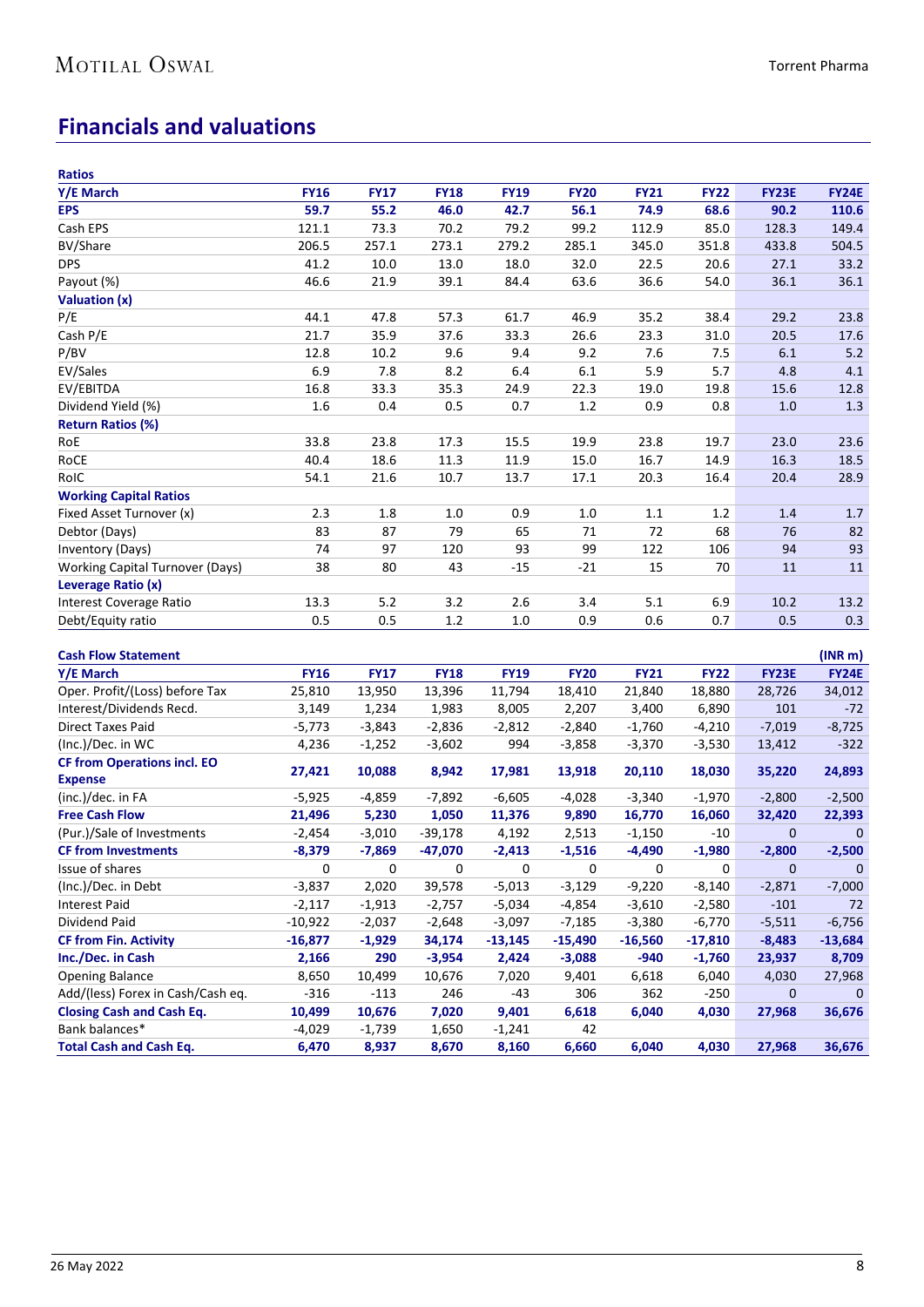| <b>Explanation of Investment Rating</b> |                                                                                              |  |  |  |  |
|-----------------------------------------|----------------------------------------------------------------------------------------------|--|--|--|--|
| <b>Investment Rating</b>                | Expected return (over 12-month)                                                              |  |  |  |  |
| <b>BUY</b>                              | $> = 15%$                                                                                    |  |  |  |  |
| SELL                                    | $< -10%$                                                                                     |  |  |  |  |
| NEUTRAL                                 | $\le$ - 10 % to 15%                                                                          |  |  |  |  |
| <b>UNDER REVIEW</b>                     | Rating may undergo a change                                                                  |  |  |  |  |
| NOT RATED                               | We have forward looking estimates for the stock but we refrain from assigning recommendation |  |  |  |  |

\*In case the recommendation given by the Research Analyst is inconsistent with the investment rating legend for a continuous period of 30 days, the Research Analyst shall within following 30 days take appropriate measures to make the recommendation consistent with the investment rating legend.

#### **Disclosures**

The following Disclosures are being made in compliance with the SEBI Research Analyst Regulations 2014 (herein after referred to as the Regulations).

Motilal Oswal Financial Services Ltd. (MOFSL) is a SEBI Registered Research Analyst having registration no. INH000000412. MOFSL, the Research Entity (RE) as defined in the Regulations, is engaged in the business of providing Stock broking services, Investment Advisory Services, Depository participant services & distribution of various financial products. MOFSL is a subsidiary company of Passionate Investment Management Pvt. Ltd.. (PIMPL). MOFSL is a listed public company, the details in respect of which are available on [www.motilaloswal.com.](http://www.motilaloswal.com/) MOFSL (erstwhile Motilal Oswal Securities Limited - MOSL) is registered with the Securities & Exchange Board of India (SEBI) and is a registered Trading Member with National Stock Exchange of India Ltd. (NSE) and Bombay Stock Exchange Limited (BSE), Multi Commodity Exchange of India Limited (MCX) and National Commodity & Derivatives Exchange Limited (NCDEX) for its stock broking activities & is Depository participant with Central Depository Services Limited (CDSL) National Securities Depository Limited (NSDL),NERL, COMRIS and CCRL and is member of Association of Mutual Funds of India (AMFI) for distribution of financial products and Insurance Regulatory & Development Authority of India (IRDA) as Corporate Agent for insurance products. Details of associate entities of Motilal Oswal Financial Services Limited are available on the website a[t http://onlinereports.motilaloswal.com/Dormant/documents/List%20of%20Associate%20companies.pdf](http://onlinereports.motilaloswal.com/Dormant/documents/List%20of%20Associate%20companies.pdf)

MOFSL and its associate company(ies), their directors and Research Analyst and their relatives may; (a) from time to time, have a long or short position in, act as principal in, and<br>MOFSL and its associate company(ies), th buy or sell the securities or derivatives thereof of companies mentioned herein. (b) be engaged in any other transaction involving such securities and earn brokerage or other compensation or act as a market maker in the financial instruments of the company(ies) discussed herein or act as an advisor or lender/borrower to such company(ies) or may have any other potential conflict of interests with respect to any recommendation and other related information and opinions.; however the same shall have no bearing whatsoever on the specific recommendations made by the analyst(s), as the recommendations made by the analyst(s) are completely independent of the views of the associates of MOFSL even though there might exist an inherent conflict of interest in some of the stocks mentioned in the research report

MOFSL and / or its affiliates do and seek to do business including investment banking with companies covered in its research reports. As a result, the recipients of this report should be aware that MOFSL may have a potential conflict of interest that may affect the objectivity of this report. Compensation of Research Analysts is not based on any specific merchant banking, investment banking or brokerage service transactions. Details of pending Enquiry Proceedings of Motilal Oswal Financial Services Limited are available on the website at<https://galaxy.motilaloswal.com/ResearchAnalyst/PublishViewLitigation.aspx>

A graph of daily closing prices of securities is available a[t www.nseindia.com,](http://www.nseindia.com/) [www.bseindia.com.](http://www.bseindia.com/) Research Analyst views on Subject Company may vary based on Fundamental research and Technical Research. Proprietary trading desk of MOFSL or its associates maintains arm's length distance with Research Team as all the activities are segregated from MOFSL research activity and therefore it can have an independent view with regards to Subject Company for which Research Team have expressed their views.

#### **Regional Disclosures (outside India)**

This report is not directed or intended for distribution to or use by any person or entity resident in a state, country or any jurisdiction, where such distribution, publication, availability or use would be contrary to law, regulation or which would subject MOFSL & its group companies to registration or licensing requirements within such jurisdictions. **For Hong Kong:** 

This report is distributed in Hong Kong by Motilal Oswal capital Markets (Hong Kong) Private Limited, a licensed corporation (CE AYY-301) licensed and regulated by the Hong Kong Securities and Futures Commission (SFC) pursuant to the Securities and Futures Ordinance (Chapter 571 of the Laws of Hong Kong) "SFO". As per SEBI (Research Analyst Regulations) 2014 Motilal Oswal Securities (SEBI Reg No. INH000000412) has an agreement with Motilal Oswal capital Markets (Hong Kong) Private Limited for distribution of research report in Hong Kong. This report is intended for distribution only to "Professional Investors" as defined in Part I of Schedule 1 to SFO. Any investment or investment activity to which this document relates is only available to professional investor and will be engaged only with professional investors." Nothing here is an offer or solicitation of these securities, products and services in any jurisdiction where their offer or sale is not qualified or exempt from registration. The Indian Analyst(s) who compile this report is/are not located in Hong Kong & are not conducting Research Analysis in Hong Kong.

### **For U.S.**

Motilal Oswal Financial Services Limited (MOFSL) is not a registered broker - dealer under the U.S. Securities Exchange Act of 1934, as amended (the 1934 act") and under applicable state laws in the United States. In addition MOFSL is not a registered investment adviser under the U.S. Investment Advisers Act of 1940, as amended (the "Advisers Act" and together with the 1934 Act, the "Acts), and under applicable state laws in the United States. Accordingly, in the absence of specific exemption under the Acts, any brokerage and investment services provided by MOFSL , including the products and services described herein are not available to or intended for U.S. persons. This report is intended for distribution only to "Major Institutional Investors" as defined by Rule 15a-6(b)(4) of the Exchange Act and interpretations thereof by SEC (henceforth referred to as "major institutional investors"). This document must not be acted on or relied on by persons who are not major institutional investors. Any investment or investment activity to which this document relates is only available to major institutional investors and will be engaged in only with major institutional investors. In reliance on the exemption from registration provided by Rule 15a-6 of the U.S. Securities Exchange Act of 1934, as amended (the "Exchange Act") and interpretations thereof by the U.S. Securities and Exchange Commission ("SEC") in order to conduct business with Institutional Investors based in the U.S., MOFSL has entered into a chaperoning agreement with a U.S. registered brokerdealer, Motilal Oswal Securities International Private Limited. ("MOSIPL"). Any business interaction pursuant to this report will have to be executed within the provisions of this chaperoning agreement.

The Research Analysts contributing to the report may not be registered /qualified as research analyst with FINRA. Such research analyst may not be associated persons of the U.S. registered broker-dealer, MOSIPL, and therefore, may not be subject to NASD rule 2711 and NYSE Rule 472 restrictions on communication with a subject company, public appearances and trading securities held by a research analyst account.

#### **For Singapore**

In Singapore, this report is being distributed by Motilal Oswal Capital Markets Singapore Pte Ltd ("MOCMSPL") (Co.Reg. NO. 201129401Z) which is a holder of a capital markets services license and an exempt financial adviser in Singapore.As per the approved agreement under Paragraph 9 of Third Schedule of Securities and Futures Act (CAP 289) and Paragraph 11 of First Schedule of Financial Advisors Act (CAP 110) provided to MOCMSPL by Monetary Authority of Singapore. Persons in Singapore should contact MOCMSPL in respect of any matter arising from, or in connection with this report/publication/communication. This report is distributed solely to persons who qualify as "Institutional Investors", of which some of whom may consist of "accredited" institutional investors as defined in section 4A(1) of the Securities and Futures Act, Chapter 289 of Singapore ("the SFA"). Accordingly, if a Singapore person is not or ceases to be such an institutional investor, such Singapore Person must immediately discontinue any use of this Report and inform MOCMSPL.

#### **Specific Disclosures**

- MOFSL. Research Analyst and/or his relatives does not have financial interest in the subject company, as they do not have equity holdings in the subject company.
- 2 MOFSL, Research Analyst and/or his relatives do not have actual/beneficial ownership of 1% or more securities in the subject company<br>3 MOFSL, Research Analyst and/or his relatives have not received compensation/other ben
- 3 MOFSL, Research Analyst and/or his relatives have not received compensation/other benefits from the subject company in the past 12 months
- 4 MOFSL, Research Analyst and/or his relatives do not have material conflict of interest in the subject company at the time of publication of research report 5 Research analyst has not served as director/officer/employee i
- 5 Research Analyst has not served as director/officer/employee in the subject company<br>6 MOFSI has not acted as a manager or co-manager of public offering of securities of the
- 6 MOFSL has not acted as a manager or co-manager of public offering of securities of the subject company in past 12 months
- 7 MOFSL has not received compensation for investment banking/ merchant banking/brokerage services from the subject company in the past 12 months
- 8 MOFSL has not received compensation for other than investment banking/merchant banking/brokerage services from the subject company in the past 12 months
- 9 MOFSL has not received any compensation or other benefits from third party in connection with the research report 10 MOFSL has not engaged in market making activity for the subject company
-